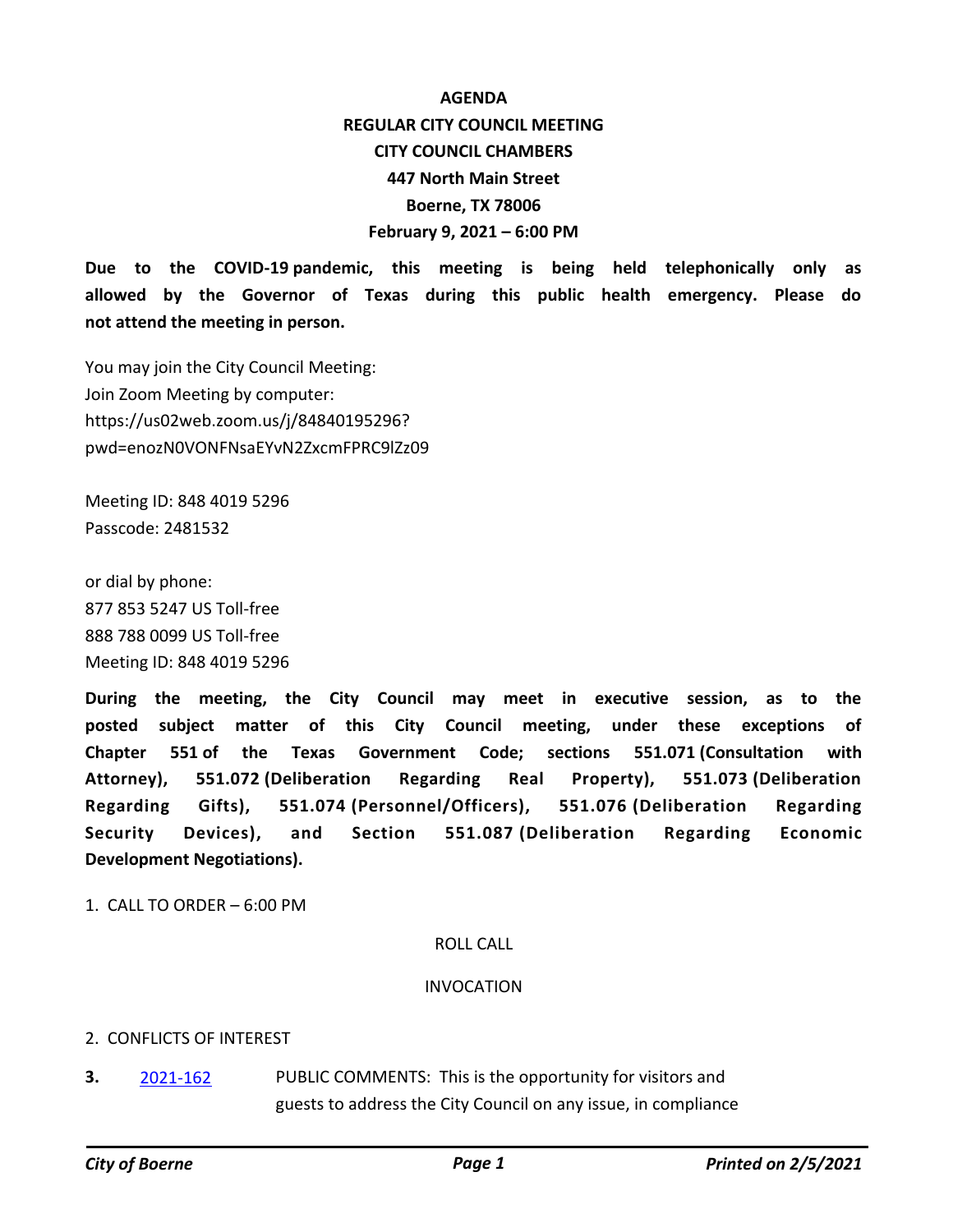| <b>City Council</b> | Agenda                                                                                                          | <b>February 9, 2021</b> |
|---------------------|-----------------------------------------------------------------------------------------------------------------|-------------------------|
|                     | with LGC Section 551.007. City Council may not discuss any                                                      |                         |
|                     | presented issue, nor may any action be taken on any issue at this<br>time. (attorney general opinion - JC-0169) |                         |
| Attachmante:        | In the function                                                                                                 |                         |

#### *Attachments:* [Instructions](http://boerne.legistar.com/gateway.aspx?M=F&ID=53dbdbc7-79b1-44dd-acca-2a7b38a5e132.pdf)

4. CONSENT AGENDA: All items listed below within the Consent Agenda are considered to be routine by the City Council and may be enacted with one motion. There will be no separate discussion of items unless a Council Member or citizen so requests, in which event the item may be moved to the general order of business and considered in its normal sequence.

- CONSIDER APPROVAL OF THE MINUTES OF THE SPECIAL CALLED MEETING ON JANUARY 21, 2021 (JOINT UDC) AND REGULAR CITY COUNCIL MEETING ON JANUARY 26, 2021. **A.** [2021-167](http://boerne.legistar.com/gateway.aspx?m=l&id=/matter.aspx?key=5739)
	- [Minutes.21.0121 Joint UDC](http://boerne.legistar.com/gateway.aspx?M=F&ID=ac267f3f-26e5-4c09-8099-1811410cc764.pdf) [Minutes.21.0126](http://boerne.legistar.com/gateway.aspx?M=F&ID=123c0f9d-b8d6-43a0-a9e0-874709cea17c.pdf) *Attachments:*
- CONSIDER ON FIRST READING ORDINANCE NO. 2021-01; AN ORDINANCE ANNEXING THE HEREINAFTER DESCRIBED TERRITORY INTO THE CITY OF BOERNE, KENDALL COUNTY, TEXAS AND EXTENDING THE BOUNDARY LIMITS OF SAID CITY SO AS TO INCLUDE SAID HEREINAFTER DESCRIBED PROPERTY WITHIN THE CITY LIMITS AND GRANTING TO SAID TERRITORY AND TO ALL FUTURE INHABITANTS OF SAID PROPERTY ALL OF THE RIGHTS AND PRIVILEGES OF OTHER CITIZENS AND BINDING SAID FUTURE INHABITANTS BY ALL OF THE ACTS AND ORDINANCES OF SAID CITY. (Ranger Creek Road - from the southwest corner of Boerne Water Treatment Plant parcel, approximately 5,890 feet west of IH 10, in a western direction approximately 4,630 feet to the southwest corner of Lake Country Subdivision, at the request of Kendall County) **B.** [2021-180](http://boerne.legistar.com/gateway.aspx?m=l&id=/matter.aspx?key=5752)
	- [AIS-Ranger Creek Road Annexation](http://boerne.legistar.com/gateway.aspx?M=F&ID=cbe1a380-f240-4715-a3ae-e1e2ce28b71c.doc) [Ordinance No. 2021-01](http://boerne.legistar.com/gateway.aspx?M=F&ID=7ca0dbfd-f624-424a-a52e-915796eccee5.doc) [Exhibit A. Ranger Creek Rd. Metes and Bounds](http://boerne.legistar.com/gateway.aspx?M=F&ID=4badf762-89d7-4101-b211-bae111048414.pdf) [Exhibit B. Municipal Service Plan](http://boerne.legistar.com/gateway.aspx?M=F&ID=ae327899-8816-441b-8cf8-c0e0d1e316a9.pdf) [Kendall County Letter - Request Annexation](http://boerne.legistar.com/gateway.aspx?M=F&ID=36378f39-58be-4031-99b7-c338907b9070.pdf) [Map Ranger Creek Road](http://boerne.legistar.com/gateway.aspx?M=F&ID=b1c17c54-0817-4e33-be26-656a56b89307.pdf) *Attachments:*
- **C.** [2021-181](http://boerne.legistar.com/gateway.aspx?m=l&id=/matter.aspx?key=5753) CONSIDER ON FIRST READING ORDINANCE NO. 2021-02; AN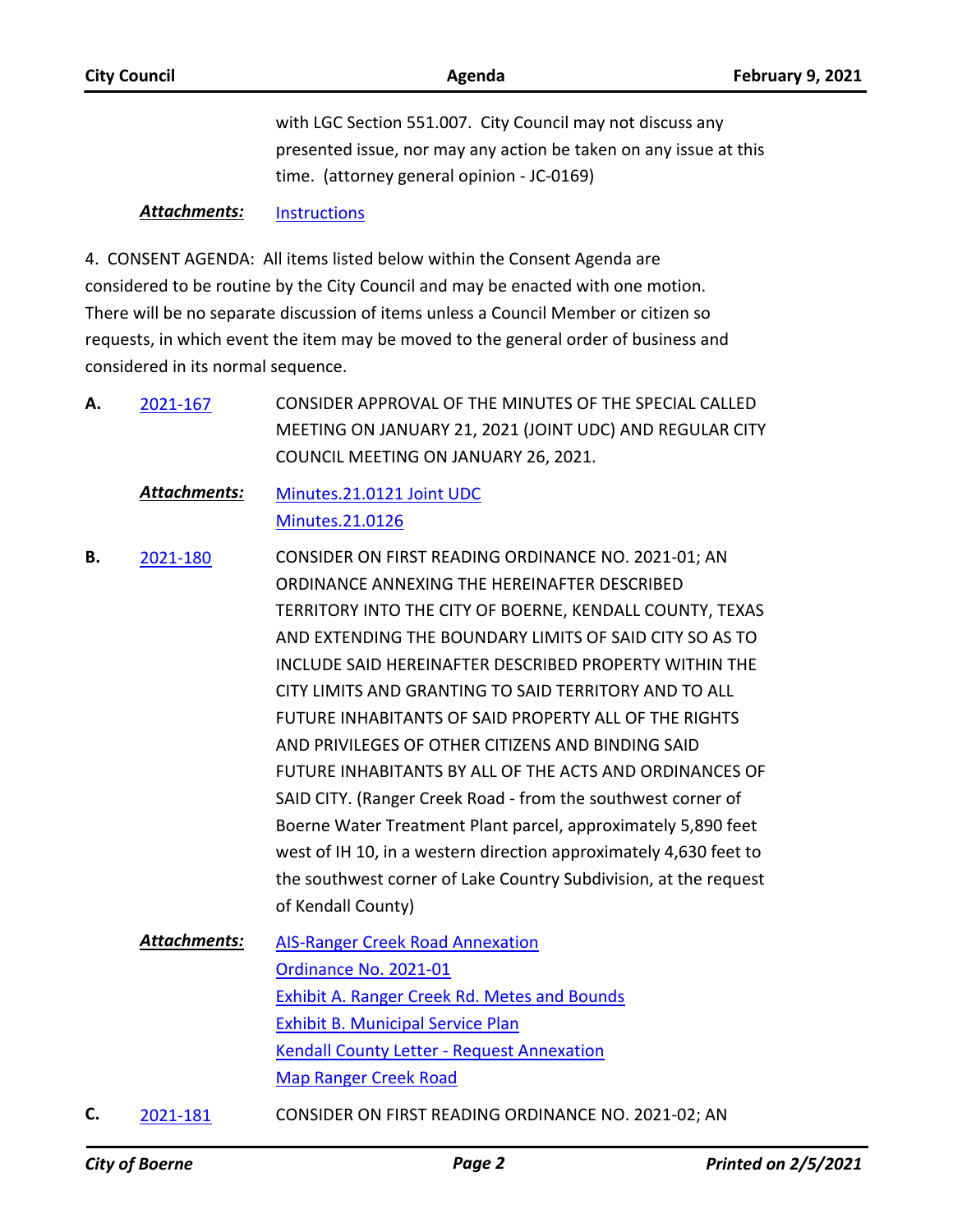ORDINANCE ANNEXING THE HEREINAFTER DESCRIBED TERRITORY INTO THE CITY OF BOERNE, KENDALL COUNTY, TEXAS AND EXTENDING THE BOUNDARY LIMITS OF SAID CITY SO AS TO INCLUDE SAID HEREINAFTER DESCRIBED PROPERTY WITHIN THE CITY LIMITS AND GRANTING TO SAID TERRITORY AND TO ALL FUTURE INHABITANTS OF SAID PROPERTY ALL OF THE RIGHTS AND PRIVILEGES OF OTHER CITIZENS AND BINDING SAID FUTURE INHABITANTS BY ALL OF THE ACTS AND ORDINANCES OF SAID CITY. (Upper Balcones Road northern portion - from a point approximately 150 feet south of the intersection of Upper Balcones and Coughran Road, in a southern direction, approximately 820 feet., and Upper Balcones Road southern portion - from a point approximately 1,340 feet south of the intersection of Upper Balcones and Coughran Road, in a southern direction, approximately 1,420 feet., at the request of Kendall County)

- [AIS.Upper Balcones Roadway Annexation](http://boerne.legistar.com/gateway.aspx?M=F&ID=cd07cdbe-a9e6-47a7-b882-10d6dfec9728.doc) [Ordinance No. 2021-02](http://boerne.legistar.com/gateway.aspx?M=F&ID=651faf48-21ac-41b5-a12d-918c9044217f.doc) **[Exhibit A. Upper Balcones Metes and Bounds Tract 1](http://boerne.legistar.com/gateway.aspx?M=F&ID=7999d59e-cc44-49fc-9b84-0fac0958e55a.pdf)** [Exhibit A. Upper Balcones Metes and Bounds Tract 2](http://boerne.legistar.com/gateway.aspx?M=F&ID=262daebc-7f98-4354-8c81-61b243e0bd55.pdf) [Exhibit B. Municipal Service Plan](http://boerne.legistar.com/gateway.aspx?M=F&ID=4a3df0ae-b0b9-4cd6-abd8-a494c1750a3d.pdf) [Kendall County Letter - Request Annexation](http://boerne.legistar.com/gateway.aspx?M=F&ID=df3bbd7e-3a01-4147-ab03-79f698930fbf.pdf) [Upper Balcones Road Map](http://boerne.legistar.com/gateway.aspx?M=F&ID=c46b3343-2f9e-490e-a4f7-833814b9a339.pdf) *Attachments:*
- CONSIDER ON FIRST READING ORDINANCE NO. 2021-03; AN ORDINANCE ANNEXING THE HEREINAFTER DESCRIBED TERRITORY INTO THE CITY OF BOERNE, KENDALL COUNTY, TEXAS AND EXTENDING THE BOUNDARY LIMITS OF SAID CITY SO AS TO INCLUDE SAID HEREINAFTER DESCRIBED PROPERTY WITHIN THE CITY LIMITS AND GRANTING TO SAID TERRITORY AND TO ALL FUTURE INHABITANTS OF SAID PROPERTY ALL OF THE RIGHTS AND PRIVILEGES OF OTHER CITIZENS AND BINDING SAID FUTURE INHABITANTS BY ALL OF THE ACTS AND ORDINANCES OF SAID CITY. (E. Shooting Club Road - the portion east of Sisterdale Road (FM 1376)., at the request of Kendall County) **D.** [2021-182](http://boerne.legistar.com/gateway.aspx?m=l&id=/matter.aspx?key=5754)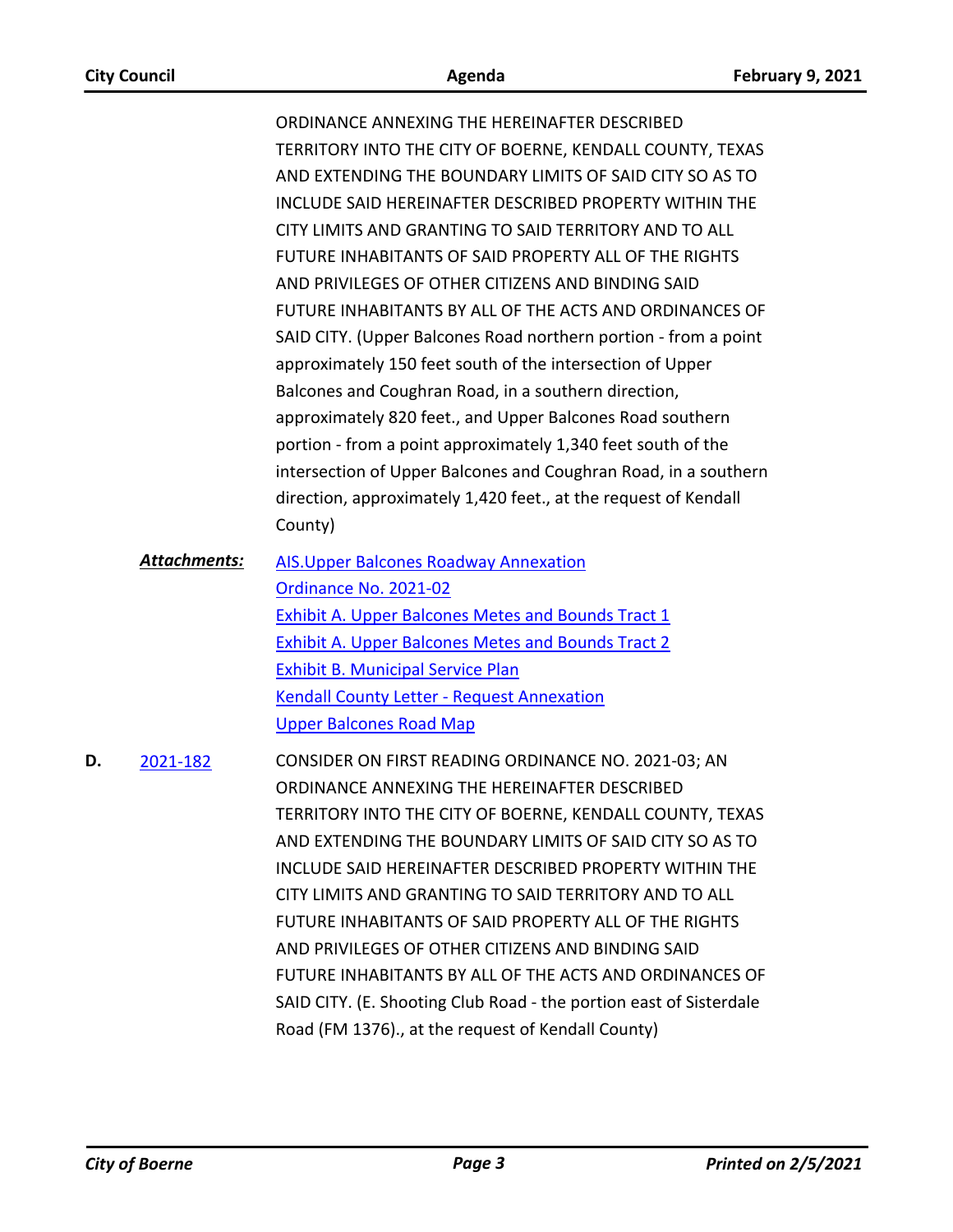|    | <b>Attachments:</b> | <b>AIS- E Shooting Club Rd. Annexation</b>                                                                                                                                                                                                                                                                                                                                                                                                                                                                                                                                                                                                                                                                                                                                                                                                                                                                                                                                                               |
|----|---------------------|----------------------------------------------------------------------------------------------------------------------------------------------------------------------------------------------------------------------------------------------------------------------------------------------------------------------------------------------------------------------------------------------------------------------------------------------------------------------------------------------------------------------------------------------------------------------------------------------------------------------------------------------------------------------------------------------------------------------------------------------------------------------------------------------------------------------------------------------------------------------------------------------------------------------------------------------------------------------------------------------------------|
|    |                     | Ordinance No. 2021-03                                                                                                                                                                                                                                                                                                                                                                                                                                                                                                                                                                                                                                                                                                                                                                                                                                                                                                                                                                                    |
|    |                     | <b>Exhibit A. Shooting Club Metes and Bounds</b>                                                                                                                                                                                                                                                                                                                                                                                                                                                                                                                                                                                                                                                                                                                                                                                                                                                                                                                                                         |
|    |                     | <b>Exhibit B. Municipal Service Plan</b>                                                                                                                                                                                                                                                                                                                                                                                                                                                                                                                                                                                                                                                                                                                                                                                                                                                                                                                                                                 |
|    |                     | <b>Kendall County Letter - Request Annexation</b>                                                                                                                                                                                                                                                                                                                                                                                                                                                                                                                                                                                                                                                                                                                                                                                                                                                                                                                                                        |
|    |                     | <b>Shooting Club Rd. Annexation Map</b>                                                                                                                                                                                                                                                                                                                                                                                                                                                                                                                                                                                                                                                                                                                                                                                                                                                                                                                                                                  |
| Е. | 2021-183            | CONSIDER ON FIRST READING ORDINANCE NO. 2021-04; AN<br>ORDINANCE ANNEXING THE HEREINAFTER DESCRIBED<br>TERRITORY INTO THE CITY OF BOERNE, KENDALL COUNTY, TEXAS<br>AND EXTENDING THE BOUNDARY LIMITS OF SAID CITY SO AS TO<br>INCLUDE SAID HEREINAFTER DESCRIBED PROPERTY WITHIN THE<br>CITY LIMITS AND GRANTING TO SAID TERRITORY AND TO ALL<br>FUTURE INHABITANTS OF SAID PROPERTY ALL OF THE RIGHTS<br>AND PRIVILEGES OF OTHER CITIZENS AND BINDING SAID<br>FUTURE INHABITANTS BY ALL OF THE ACTS AND ORDINANCES OF<br>SAID CITY. (Old San Antonio Road northern portion - from a point<br>approximately 2,710 feet south of the intersection of Old San<br>Antonio Road and Herff Road, in a southern direction<br>approximately 1,390 feet., and Old San Antonio Road southern<br>portion - from a point approximately 390 feet north of the<br>intersection of Old San Antonio Road and Industrial Drive, in a<br>southern direction approximately 685 feet., at the request of<br>Kendall County) |
|    | <b>Attachments:</b> | <b>AIS. Old San Antonio Roadway Annexation</b><br>Ordinance No. 2021-04<br>Exhibit A. Old San Antonio Rd. Northern Metes and Bounds<br><b>Exhibit A. Old San Antonio Rd. southern portion Metes and Bounds</b><br><b>Exhibit B. Municipal Service Plan</b><br><b>Kendall County Letter - Request Annexation</b><br>Old San Antonio Rd. Annexation Map                                                                                                                                                                                                                                                                                                                                                                                                                                                                                                                                                                                                                                                    |
| F. | 2021-184            | CONSIDER ON FIRST READING ORDINANCE NO. 2021-05; AN<br>ORDINANCE ANNEXING THE HEREINAFTER DESCRIBED<br>TERRITORY INTO THE CITY OF BOERNE, KENDALL COUNTY, TEXAS<br>AND EXTENDING THE BOUNDARY LIMITS OF SAID CITY SO AS TO<br>INCLUDE SAID HEREINAFTER DESCRIBED PROPERTY WITHIN THE<br>CITY LIMITS AND GRANTING TO SAID TERRITORY AND TO ALL<br>FUTURE INHABITANTS OF SAID PROPERTY ALL OF THE RIGHTS                                                                                                                                                                                                                                                                                                                                                                                                                                                                                                                                                                                                   |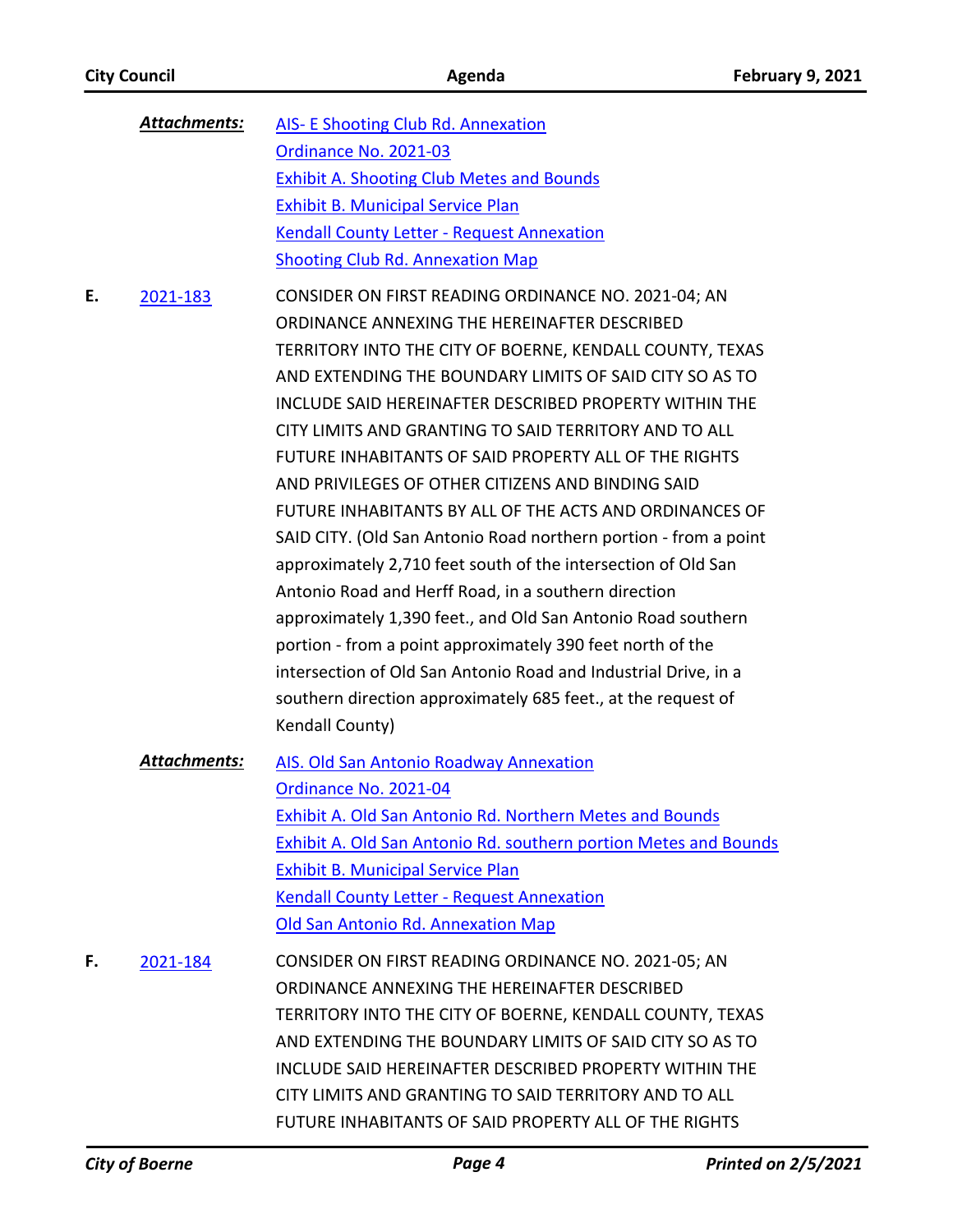| <b>City Council</b> |                     | Agenda                                                                                                                                                                                                                                                                                                                                                                                                                                                                                                                                                                               | <b>February 9, 2021</b> |
|---------------------|---------------------|--------------------------------------------------------------------------------------------------------------------------------------------------------------------------------------------------------------------------------------------------------------------------------------------------------------------------------------------------------------------------------------------------------------------------------------------------------------------------------------------------------------------------------------------------------------------------------------|-------------------------|
|                     |                     | AND PRIVILEGES OF OTHER CITIZENS AND BINDING SAID<br>FUTURE INHABITANTS BY ALL OF THE ACTS AND ORDINANCES OF<br>SAID CITY. (Cascade Cavern Road - from the intersection of<br>Cascade Caverns Road and Old Fredericksburg Road,<br>approximately 680 feet west., at the request of Kendall County)                                                                                                                                                                                                                                                                                   |                         |
|                     | <b>Attachments:</b> | AIS. Cascade Caverns Rd. Annexation<br>Ordinance No. 2021-05<br><b>Exhibit A. Cascade Caverns Rd. Metes and Bounds</b><br><b>Exhibit B. Municipal Service Plan</b><br><b>Kendall County Letter - Request Annexation</b><br><b>Cascade Caverns Rd. Annexation Map</b>                                                                                                                                                                                                                                                                                                                 |                         |
| G.                  | 2021-170            | CONSIDER ON FIRST READING ORDINANCE NO. 2021-06; AN<br>ORDINANCE AMENDING THE CODE OF ORDINANCES OF THE CITY<br>OF BOERNE, CHAPTER 13. MUNICIPAL COURT, REPEALING<br>SECTIONS 13.10 THROUGH 13.14, ADOPTED BY ORDINANCE NO.<br>95-16 ON NOVEMBER 28, 1995, AND SECTION 13.15, ADOPTED<br>BY ORDINANCE NO. 99-17 ON SEPTEMBER 28, 1999, RELATING<br>TO THE MUNICIPAL COURT BUILDING SECURITY FUND AND THE<br>MUNICIPAL COURT TECHNOLOGY FUND, NOW REGULATED BY<br>ARTICLES 102.017 AND 102.174 OF THE TEXAS CODE OF<br>CRIMINAL PROCEDURE; AND RENUMBERING THE REMAINING<br>SECTIONS. |                         |
|                     | <b>Attachments:</b> | <b>Municipal Court - Tech and Building Security Funds</b><br>Ordinance No. 2021-06                                                                                                                                                                                                                                                                                                                                                                                                                                                                                                   |                         |
| Н.                  | 2021-173            | RECEIVE THE AMENDED RECOMMENDATION FROM THE<br>PLANNING AND ZONING COMMISSION AND SET A PUBLIC<br><b>HEARING FOR FEBRUARY 23, 2021:</b>                                                                                                                                                                                                                                                                                                                                                                                                                                              |                         |
|                     |                     | I. PROPOSED REZONING OF 7.33 ACRES LOCATED AT 134<br>GARDEN STREET (KAD NOS. 20006 AND 20007), 119 AND 125<br>ADLER STREET (KAD NO. 20009 AND 20010) FROM R-1,<br>MEDIUM-DENSITY SINGLE-FAMILY RESIDENTIAL DISTRICT, TO<br>RN-1, NEIGHBORHOOD RESIDENTIAL DISTRICT. (Greenway<br>Cottage Builders, LLC/ Dave Luciani, applicants original request<br>was for R-2, Moderate Density Residential District Zoning.)                                                                                                                                                                     |                         |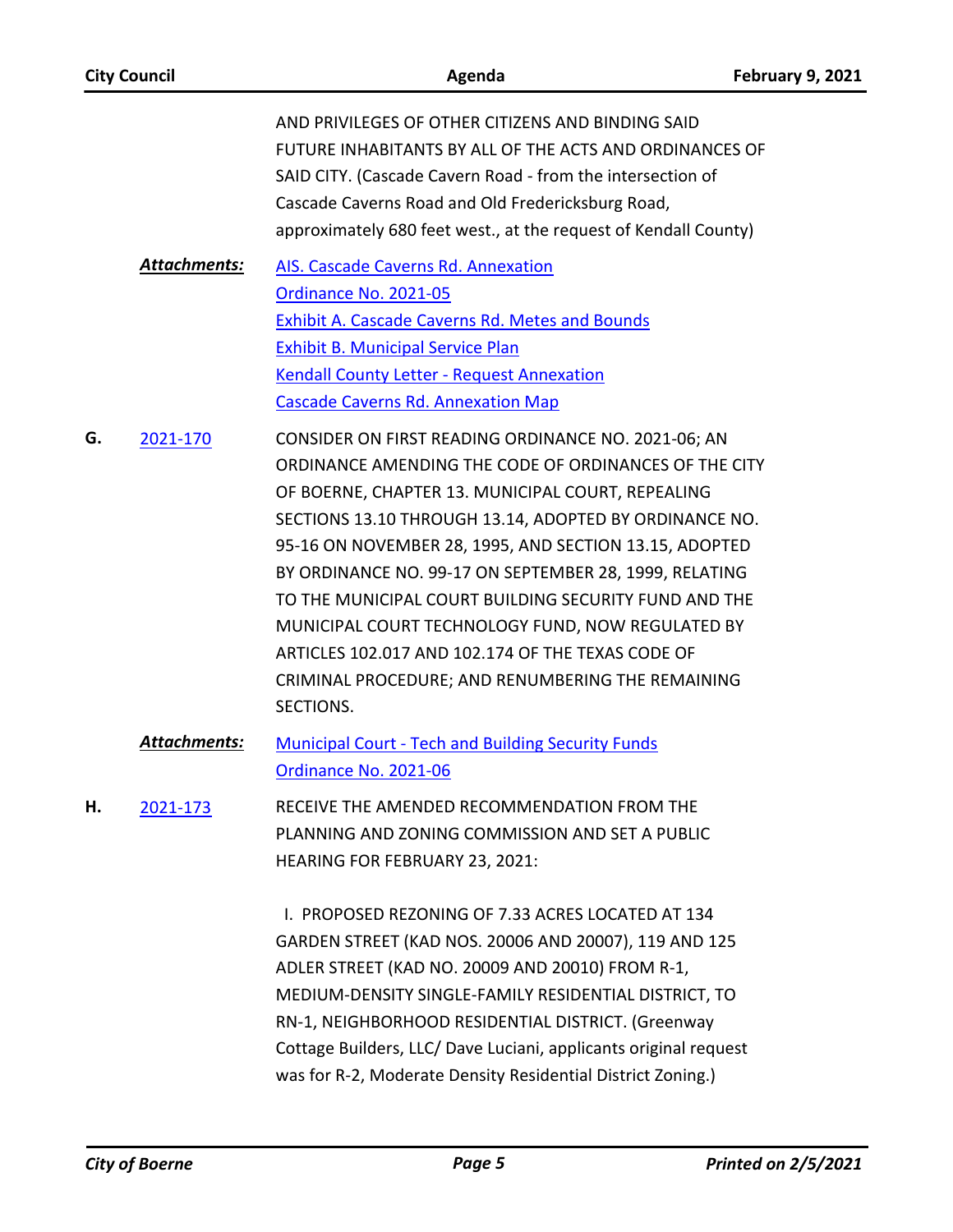| <b>Attachments:</b> |                     | Summary - 134 Garden St - Feb. 9, 2021                                   |  |
|---------------------|---------------------|--------------------------------------------------------------------------|--|
|                     |                     | <b>Att 1 - Location Map</b>                                              |  |
|                     |                     | Att 2 - Aerial Map                                                       |  |
|                     |                     | Att 3 - Current Zoning                                                   |  |
|                     |                     | Att 4 - Proposed RN-1                                                    |  |
| ı.                  | 2021-175            | RECEIVE THE RECOMMENDATION FROM THE PLANNING AND<br>ZONING COMMISSION:   |  |
|                     |                     | L. PROPOSED ADOPTION OF THE CITY OF BOERNE<br>ENGINEERING DESIGN MANUAL. |  |
|                     | <b>Attachments:</b> | Summary - EDM - Feb 2021                                                 |  |
|                     |                     | Att 1 - Engineering Design Manual                                        |  |

REGULAR AGENDA:

- 5. PUBLIC HEARINGS, PRESENTATIONS, AND ORDINANCES:
- PROPOSED ADOPTION OF THE REVISED CITY OF BOERNE ZONING MAP AND UNIFIED DEVELOPMENT CODE TEXT AMENDMENTS. **A.** [2021-169](http://boerne.legistar.com/gateway.aspx?m=l&id=/matter.aspx?key=5741)
	- I. PRESENTATION
	- II. PUBLIC HEARING
	- [AIS. Public Hearing](http://boerne.legistar.com/gateway.aspx?M=F&ID=0b2f4994-b76e-4f6e-bc76-1f8d6d8c513e.doc) [Public Hearing Notice](http://boerne.legistar.com/gateway.aspx?M=F&ID=c344c600-b077-40da-b4ac-a2d72f6177c1.pdf) *Attachments:*

PUBLIC HEARING ON THE PROPOSED REZONING OF 5.53 ACRES LOCATED AT 134 GARDEN STREET (KAD NOS. 20006 AND 20007) FROM R-1, MEDIUM-DENSITY SINGLE-FAMILY RESIDENTIAL DISTRICT, TO RN-1, NEIGHBORHOOD RESIDENTIAL DISTRICT AND LEAVING THE R-1 ZONING FOR 1.8 ACRES LOCATED AT 119 AND 125 ADLER STREET (KAD NOS. 20009 AND 20010) AND A SMALL NORTHWEST PORTION OF 134 GARDEN STREET. (Total project of 7.33 acres - Greenway Cottage Builders, LLC/ Dave Luciani, Property Owner Requested R-2 Zoning. THE PLANNING AND ZONING COMMISSION HAS AMENDED THEIR RECOMMENDATION AND A NEW PUBLIC HEARING WILL BE HELD **B.** [2021-176](http://boerne.legistar.com/gateway.aspx?m=l&id=/matter.aspx?key=5748)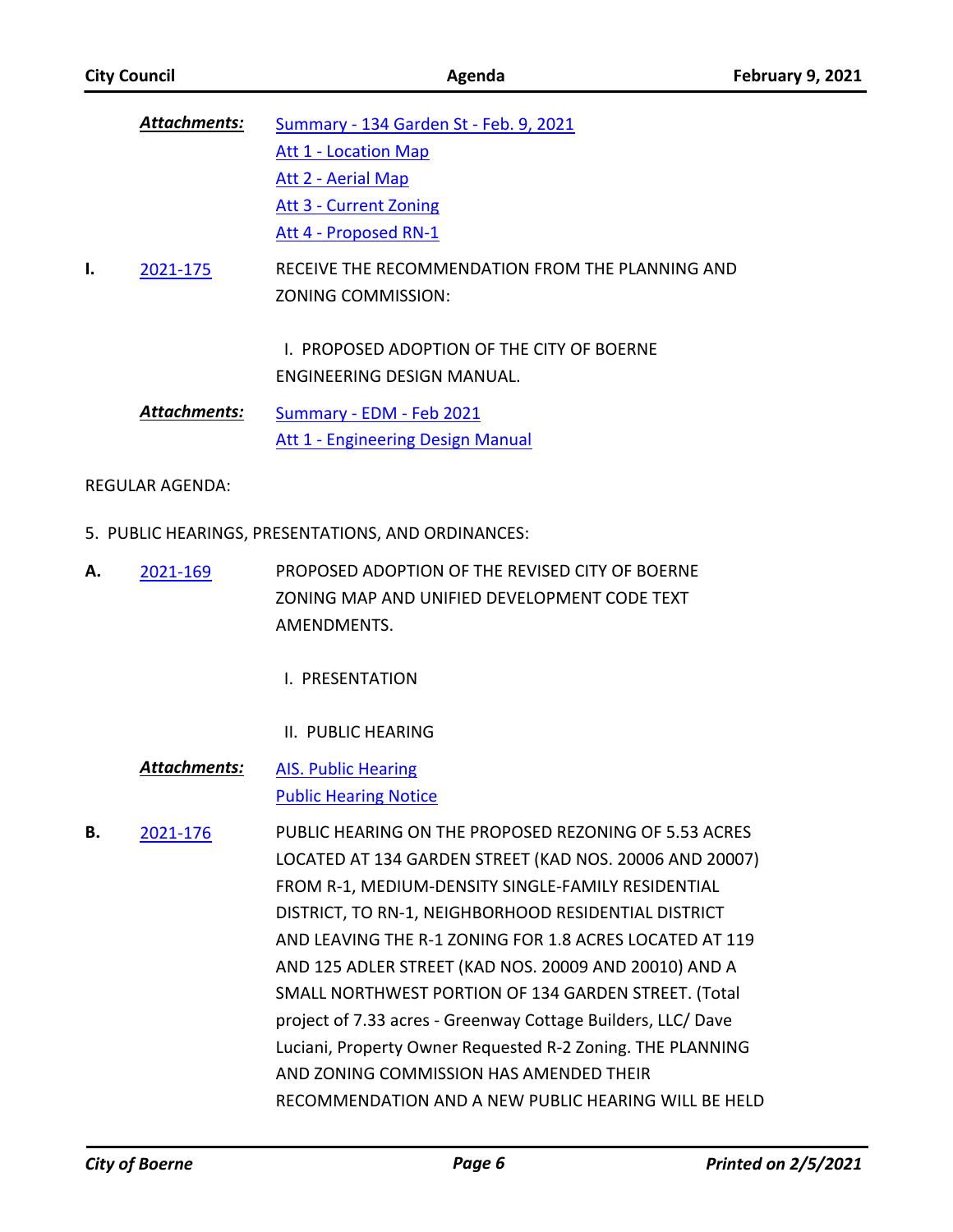ON FEBRUARY 23, 2021)

- [Summary 134 Garden St Feb. 9, 2021](http://boerne.legistar.com/gateway.aspx?M=F&ID=396d4b2f-49e3-49ad-81e5-9aa5d137d6a2.doc) [Public Hearing Notice](http://boerne.legistar.com/gateway.aspx?M=F&ID=ef4b39e9-9e12-40e0-b284-bff09633a135.pdf) [Att 1 - Location Map](http://boerne.legistar.com/gateway.aspx?M=F&ID=6c5b694f-95b3-4c83-aa3a-d848fa4324fd.pdf) [Att 2 - Garden Street rezoning boundaries - aerial](http://boerne.legistar.com/gateway.aspx?M=F&ID=afc8f17e-64c4-4941-b1dc-3ee3d4b299dd.pdf) [Att 3 - Current Zoning](http://boerne.legistar.com/gateway.aspx?M=F&ID=44bca12e-2e76-4743-bff8-48c4b83d36f1.pdf) [Att 4 - Proposed RN-1](http://boerne.legistar.com/gateway.aspx?M=F&ID=bfef12f4-6f11-4329-9167-a102e26afb86.pdf) [Att 5 - Future Land Use Map](http://boerne.legistar.com/gateway.aspx?M=F&ID=664f139a-6634-4e0d-a4e8-8e6a905fb698.pdf) [Att 6 - Option A with divided zoning](http://boerne.legistar.com/gateway.aspx?M=F&ID=8e5065b8-11ea-4bdd-84bd-0421ebcaf339.pdf) [Att 7 - Option B](http://boerne.legistar.com/gateway.aspx?M=F&ID=fc9e6bec-d747-48ca-97e1-4e9ef7308962.pdf) *Attachments:*
- PROPOSED REZONING OF 3.57 ACRES LOCATED AT 322 NORTH PLANT AVENUE (KAD NO. 1999) FROM R-1, MEDIUM-DENSITY SINGLE-FAMILY RESIDENTIAL DISTRICT, TO R-2, MODERATE DENSITY RESIDENTIAL DISTRICT. (At the request of Victor Sheely/ Source Texas, LLC) **C.** [2021-177](http://boerne.legistar.com/gateway.aspx?m=l&id=/matter.aspx?key=5749)

I. PRESENTATION

II. PUBLIC HEARING

 III. CONSIDER ON FIRST READING ORDINANCE NO. 2021-07; AN ORDINANCE AMENDING THE CITY OF BOERNE ZONING ORDINANCE NO. 2007-64, CAPTIONED, "ZONING ORDINANCE OF THE CITY OF BOERNE, TEXAS", DATED DECEMBER 18, 2007, BY AMENDING ARTICLE 3, SECTION 14, REZONING 3.57 ACRES LOCATED AT 322 NORTH PLANT AVENUE (KAD NO. 1999) FROM R-1, MEDIUM-DENSITY SINGLE-FAMILY RESIDENTIAL DISTRICT, TO R-2, MODERATE DENSITY RESIDENTIAL DISTRICT; REPEALING ALL ORDINANCES IN CONFLICT; CONTAINING A SEVERANCE CLAUSE; AND DECLARING AN EFFECTIVE DATE.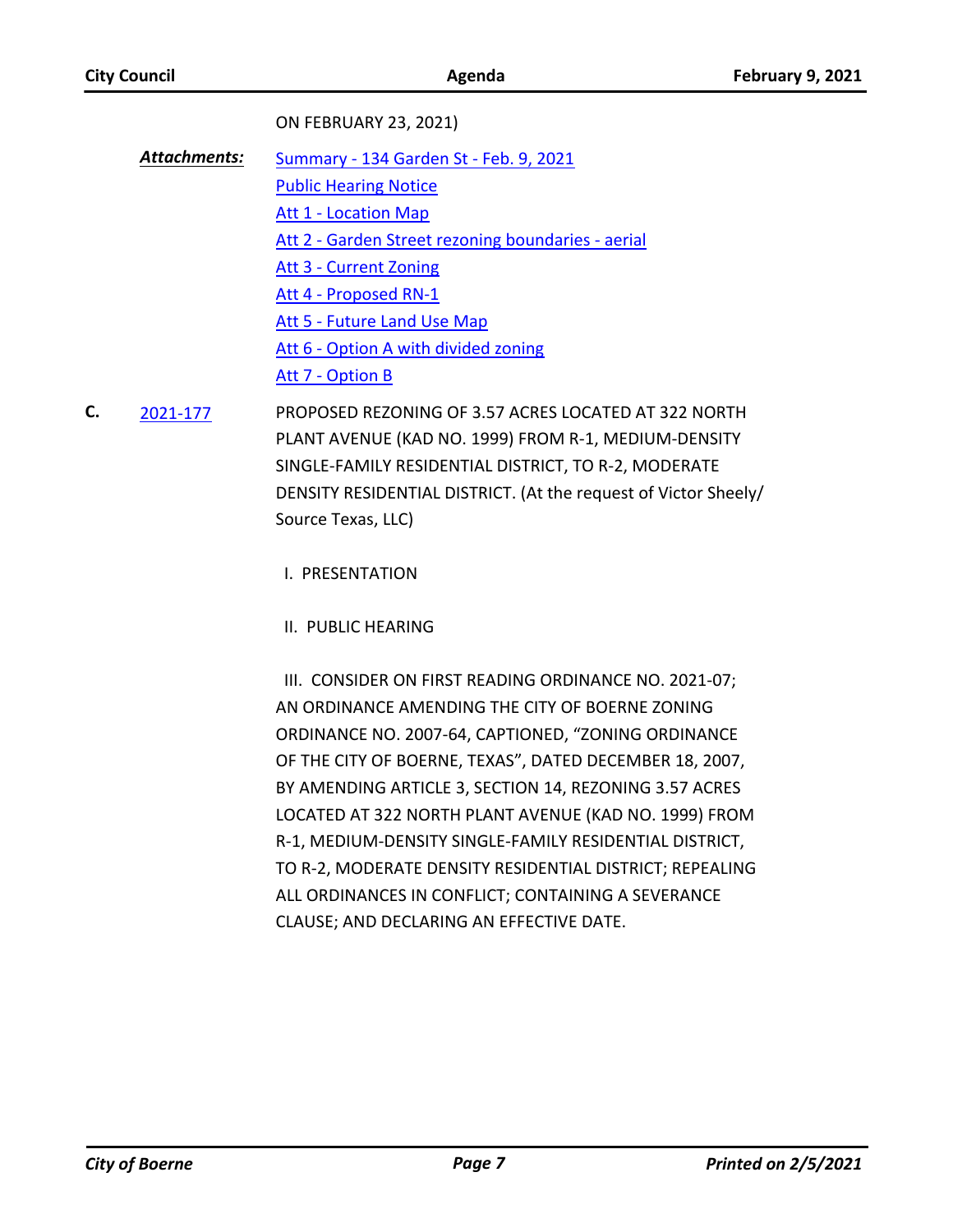- [Summary 322 N. Plant Ave](http://boerne.legistar.com/gateway.aspx?M=F&ID=0dc8cbe2-f91e-4da9-8f0f-3af10449b1c2.doc) [Ordinance No. 2021-07](http://boerne.legistar.com/gateway.aspx?M=F&ID=d26c3dd6-3d69-4587-8636-817d25e270da.docx) [Public Hearing Notice](http://boerne.legistar.com/gateway.aspx?M=F&ID=8b1414dd-f471-4cda-b13d-e268bda68bb9.pdf) [Att 1 - Location Map](http://boerne.legistar.com/gateway.aspx?M=F&ID=e5ea8f55-a2e7-4428-83f5-3175e36199dd.pdf) [Att 2 - Current Zoning](http://boerne.legistar.com/gateway.aspx?M=F&ID=218ea483-d8a5-4ec7-99c5-fb1df4177216.pdf) [Att 3 - Proposed Zoning](http://boerne.legistar.com/gateway.aspx?M=F&ID=b4ade89c-1038-45dd-9292-190f8a3b7d59.pdf) [Att 4 - FLU](http://boerne.legistar.com/gateway.aspx?M=F&ID=51f07d83-bc2c-475f-aef0-c57f4737d753.pdf) [Att 5 - Initial Site Exhibit](http://boerne.legistar.com/gateway.aspx?M=F&ID=90b14f0d-d99b-4596-bd79-e21897f3d967.pdf) *Attachments:*
- PROPOSED REZONING OF 6.479 ACRES LOCATED IN THE COMMONS AT MENGER CREEK ON OLD SAN ANTONIO ROAD (KAD NO. 300529) FROM B-2, HIGHWAY COMMERCIAL DISTRICT TO R-2, MODERATE-DENSITY RESIDENTIAL DISTRICT. (At the request of Alan Naul/J-B Boerne Realty, LP) **D.** [2021-178](http://boerne.legistar.com/gateway.aspx?m=l&id=/matter.aspx?key=5750)

I. PRESENTATION

II. PUBLIC HEARING (One of one hearing)

 III. CONSIDER ON FIRST READING ORDINANCE NO. 2021-08; AN ORDINANCE AMENDING THE CITY OF BOERNE ZONING ORDINANCE NO. 2007-64, CAPTIONED, "ZONING ORDINANCE OF THE CITY OF BOERNE, TEXAS", DATED DECEMBER 18, 2007, BY AMENDING ARTICLE 3, SECTION 14, REZONING 6.479 ACRES LOCATED IN THE COMMONS AT MENGER CREEK ON OLD SAN ANTONIO ROAD (KAD NO. 300529) FROM B-2, HIGHWAY COMMERCIAL DISTRICT, TO R-2, MODERATE-DENSITY RESIDENTIAL DISTRICT; REPEALING ALL ORDINANCES IN CONFLICT; CONTAINING A SEVERANCE CLAUSE; AND DECLARING AN EFFECTIVE DATE.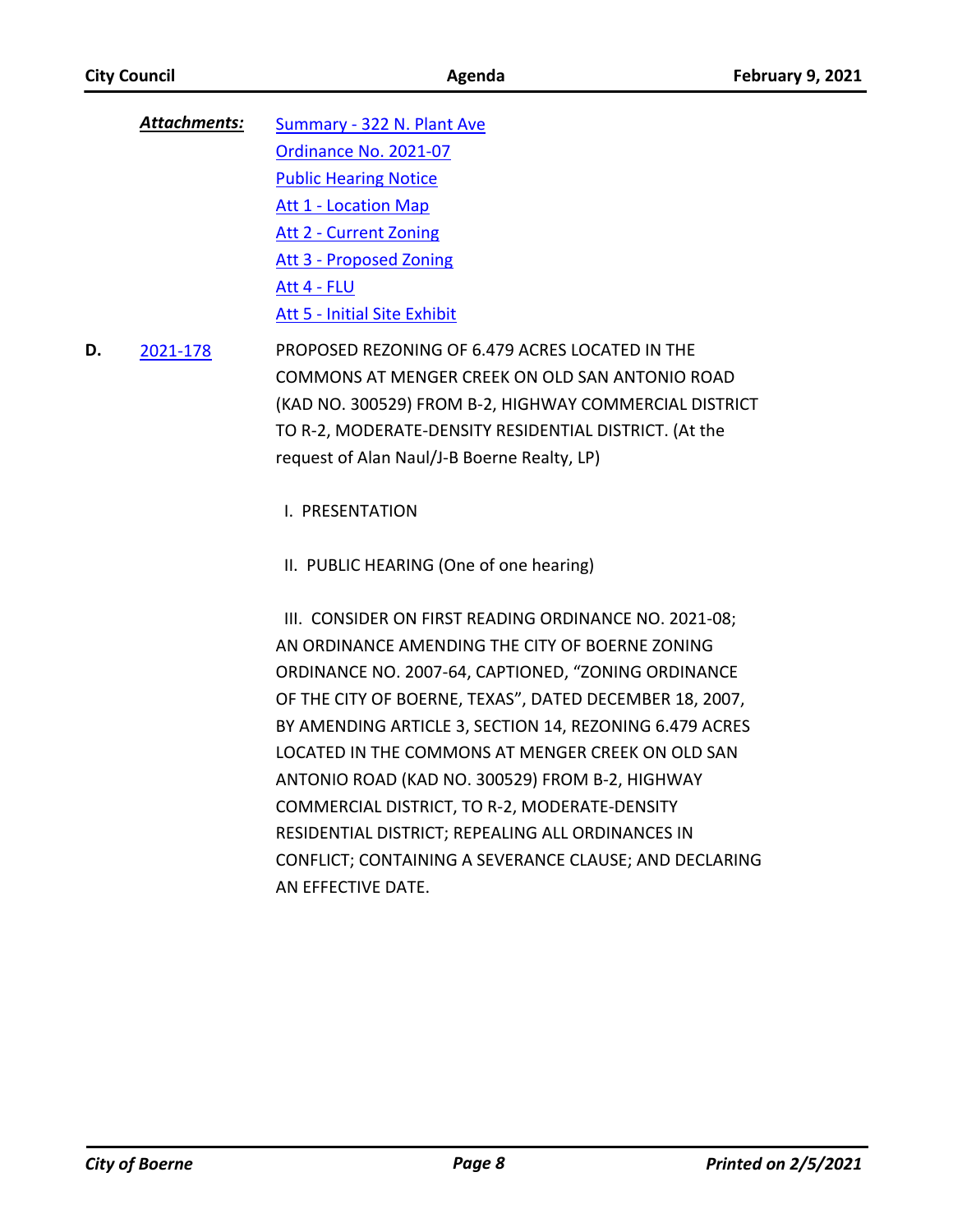- [Summary Old San Antonio](http://boerne.legistar.com/gateway.aspx?M=F&ID=8f59d20f-5b46-4eff-9f0b-cb27ba563092.doc) [Ordinance No. 2021-08](http://boerne.legistar.com/gateway.aspx?M=F&ID=bb52ba45-e659-4147-b04b-eef2ba5cad60.docx) [Public Hearing Notice](http://boerne.legistar.com/gateway.aspx?M=F&ID=16c23086-a0c3-4baa-9b8d-872e793c732c.pdf) [Att 1 - Location Map](http://boerne.legistar.com/gateway.aspx?M=F&ID=14e63c36-ed1d-4118-869d-5349e571c75e.pdf) [Att 2 - Current Zoning](http://boerne.legistar.com/gateway.aspx?M=F&ID=4375737c-ccaf-4c4c-8fa2-3fac772a6a5d.pdf) [Att 3 - Proposed Zoning](http://boerne.legistar.com/gateway.aspx?M=F&ID=7de92991-eca0-4334-a932-59c6c6af3272.pdf) [Att 4 - FLU](http://boerne.legistar.com/gateway.aspx?M=F&ID=a35562fc-5915-43f1-bdbd-a15f096fcca0.pdf) [Att 5 - SoBo Regulating Plan](http://boerne.legistar.com/gateway.aspx?M=F&ID=83f27d01-7e62-4a5f-b158-856dff424941.pdf) Att 6 - Commons At Menger Creek Master Development Plan - Approved [Att 7 - Boerne Townhomes PUD](http://boerne.legistar.com/gateway.aspx?M=F&ID=b351c651-257f-4f5f-a0b7-721ae95de35f.pdf) [Att 8 - Townhome - Garage Front](http://boerne.legistar.com/gateway.aspx?M=F&ID=024a26ee-64f1-4c78-a896-2280fe6aa1a1.pdf) [Att 9 - Townhome - Rear Entry](http://boerne.legistar.com/gateway.aspx?M=F&ID=e91777e9-3d8e-4d8b-ba35-aaf68c2f4924.pdf) *Attachments:*
- PROPOSED PLANNED UNIT DEVELOPMENT (PUD) PLAN, FOR 6.479 ACRES LOCATED IN THE COMMONS AT MENGER CREEK ON OLD SAN ANTONIO ROAD (KAD NO. 300529) (At the request of Alan Naul/ J-B Boerne Realty, LP). **E.** [2021-179](http://boerne.legistar.com/gateway.aspx?m=l&id=/matter.aspx?key=5751)
	- I. PRESENTATION
	- II. PUBLIC HEARING (One of one hearing)

 III. CONSIDER ON FIRST READING ORDINANCE NO. 2021-09; AN ORDINANCE AMENDING THE CITY OF BOERNE ZONING ORDINANCE NO. 2007-64, CAPTIONED, "ZONING ORDINANCE OF THE CITY OF BOERNE, TEXAS", DATED DECEMBER 18, 2007, BY AMENDING ARTICLE 3, SECTION 14, APPLYING A PLANNED UNIT DEVELOPMENT (PUD) PLAN OVERLAY DISTRICT DESIGNATION TO THE INDIVIDUAL PROPERTY (6.479 ACRES) LOCATED IN THE COMMONS AT MENGER CREEK ON OLD SAN ANTONIO ROAD (KAD NO. 300529); REPEALING ALL ORDINANCES IN CONFLICT; CONTAINING A SEVERANCE CLAUSE; AND DECLARING AN EFFECTIVE DATE.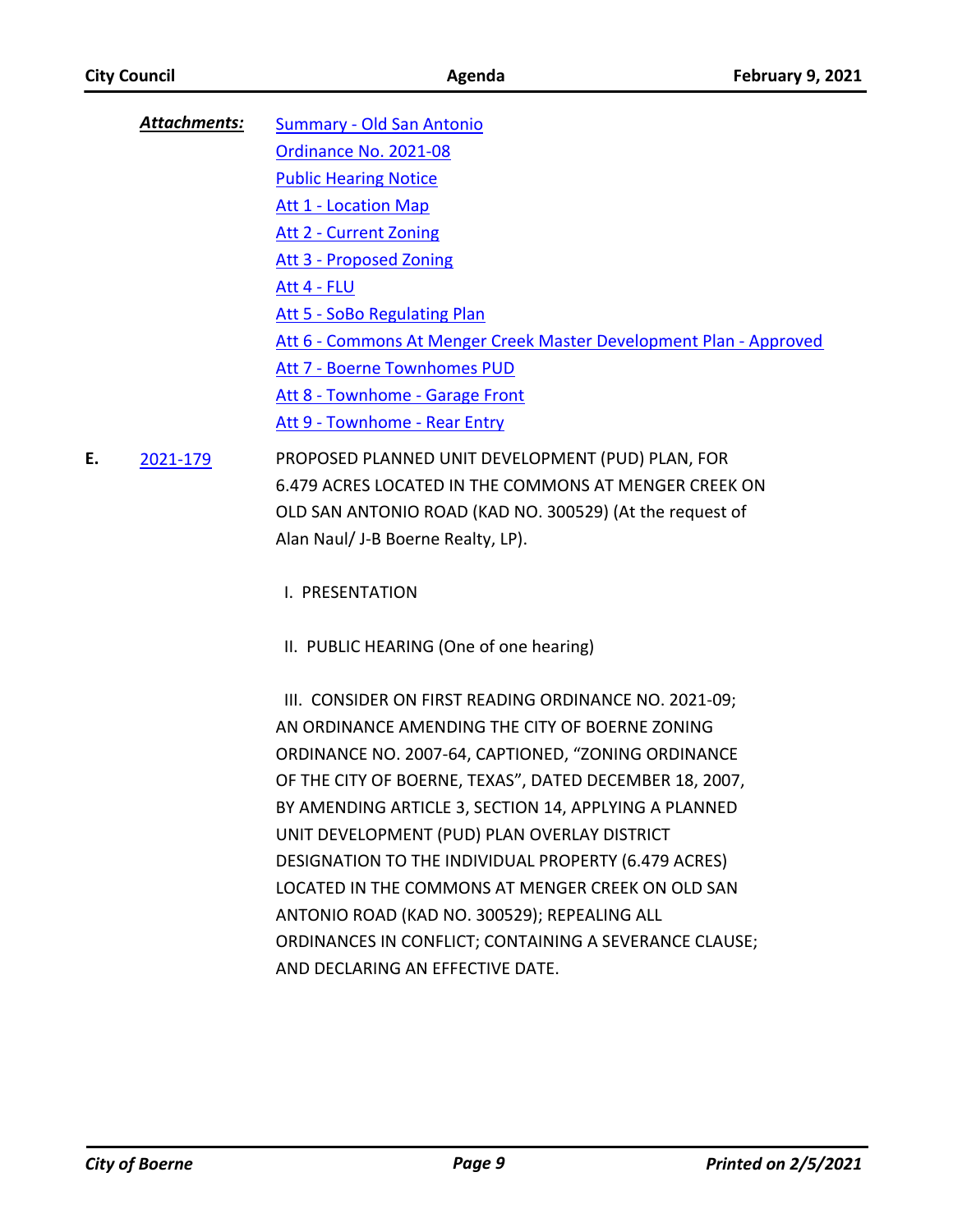|                           | <b>Attachments:</b> | Summary - Old San Antonio PUD                                               |
|---------------------------|---------------------|-----------------------------------------------------------------------------|
|                           |                     | Ordinance No. 2021-09                                                       |
|                           |                     | <b>Public Hearing Notice</b>                                                |
|                           |                     | <b>Att 1 - Location Map</b>                                                 |
|                           |                     | <b>Att 2 - Current Zoning</b>                                               |
|                           |                     | <b>Att 3 - Proposed Zoning</b>                                              |
|                           |                     | Att 4 - Commons At Menger Creek Master Development Plan - Approved          |
|                           |                     | Att 5 - SoBo Regulating Plan                                                |
|                           |                     | Att 6 - Boerne Townhomes PUD                                                |
|                           |                     | <b>Att 7 - Boerne Townhomes</b>                                             |
|                           |                     | Att 8 - Townhome - Garage Front                                             |
|                           |                     | Att 9 - Townhome - Rear Entry                                               |
|                           |                     | Att 10 - Boerne Gehan Pictures                                              |
|                           | 6. OTHER ITEMS:     |                                                                             |
| А.                        | 2021-174            | PRESENTATION TO DISCUSS PROPOSED ROADWAY PROJECTS                           |
|                           |                     | FOR THE ALAMO AREA METROPOLITAN PLANNING                                    |
|                           |                     | ORGANIZATION (AAMPO) CALL FOR PROJECTS AND PROVIDE                          |
|                           |                     | DIRECTION REGARDING PROJECT SUBMISSION.                                     |
|                           | <u>Attachments:</u> | <b>AIS- AAMPO Call For Projects</b>                                         |
|                           |                     | MPO101 BoerneFOR                                                            |
|                           |                     | AAMPO Call-for-Projects-Process-and-Schedule-TPB0920                        |
|                           |                     | AAMPO TIP Call for Projects Presentation 01212021                           |
| В.                        | 2021-171            | RECEIVE AND APPROVE THE FIRST QUARTER FINANCIAL AND                         |
|                           |                     | <b>INVESTMENT REPORT FOR FISCAL YEAR 2021.</b>                              |
|                           | Attachments:        |                                                                             |
|                           |                     | AIS - Dec 2020 Qtrly Report<br>Dec 2020 Qrtly Financial & Investment Report |
|                           |                     |                                                                             |
| 7. CITY MANAGER'S REPORT: |                     |                                                                             |
| А.                        | 2021-172            | LEGISLATIVE SESSION UPDATE (Quirk)                                          |

- 8. COMMENTS FROM COUNCIL No discussion or action may take place.
- 9. EXECUTIVE SESSION IN ACCORDANCE WITH THE TEXAS GOVERNMENT CODE:
- SECTION 551.072 TO DELIBERATE MATTERS RELATED TO THE VALUE OF REAL PROERTY LOCATED AT 400 AND 402 E. BLANCO **A.** [2021-168](http://boerne.legistar.com/gateway.aspx?m=l&id=/matter.aspx?key=5740)